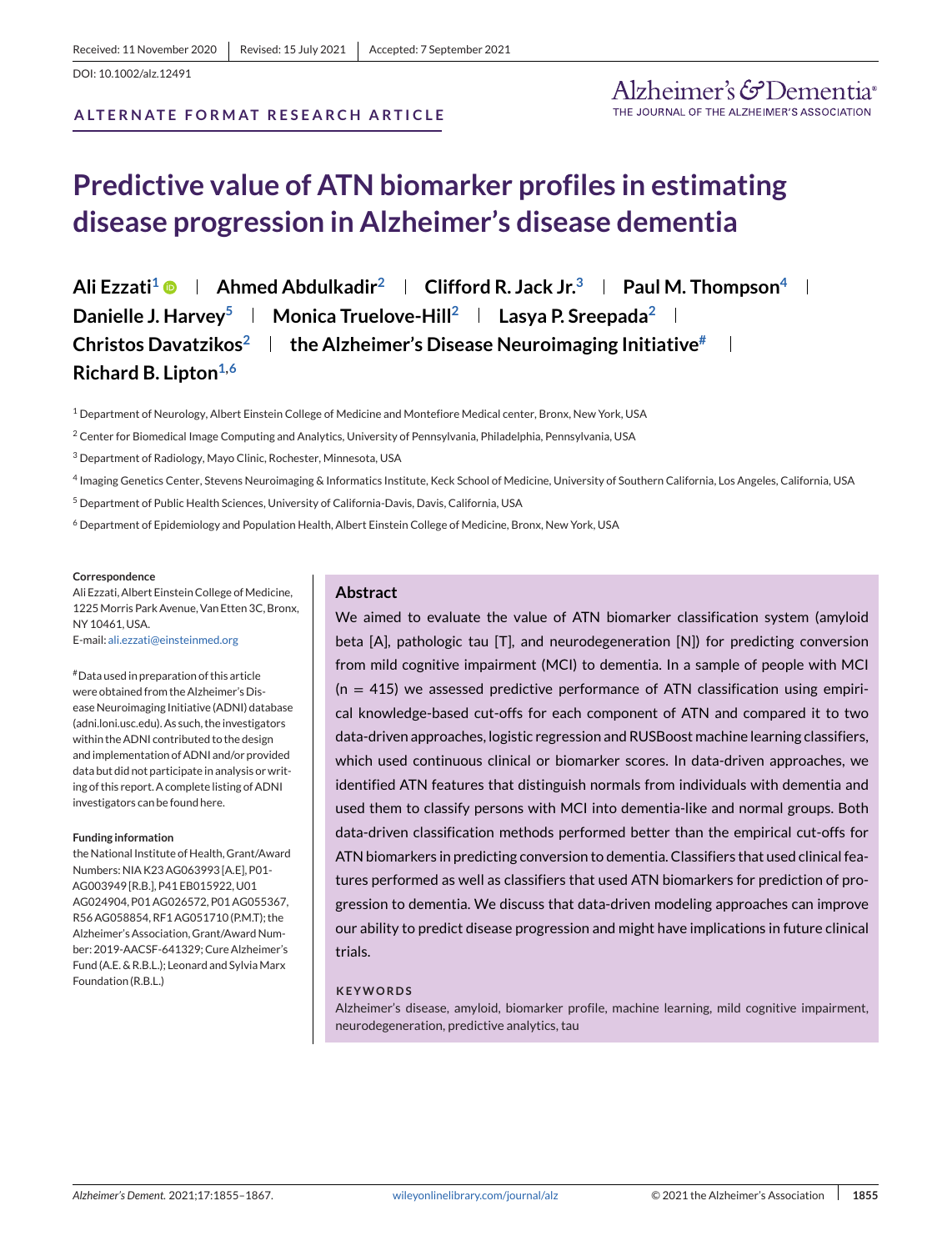## **1 NARRATIVE**

#### **1.1 Contextual background**

Alzheimer's disease (AD), an irreversible, progressive brain disorder, is the most common cause of dementia in the elderly.<sup>[1](#page-11-0)</sup> Despite the high burden of AD on patients and communities, disease-modifying treatments for AD are not available. $<sup>2</sup>$  $<sup>2</sup>$  $<sup>2</sup>$  High failure rates in AD clinical trials</sup> has been attributed to incomplete knowledge of the pathogenesis of AD (inappropriate or incomplete targets), biological heterogeneity in enrolled patients, poor reliability of outcome measurements, and design of clinical trials. $3$  A major reason for failure of trials is thought to be enrollment of participants at a disease stage that might be too advanced to benefit from the intervention being studied. $3$  Therefore, some trials have shifted toward secondary prevention, targeting participants at earlier clinical stages of disease, such as mild cognitive impairment (MCI). Other secondary prevention trials target stages that precede MCI.<sup>[4,5](#page-12-0)</sup> However, heterogeneity in participants with MCI, along with low rate of cognitive decline and low conversion rates to AD, makes it very difficult to detect differences between placebo and treatment groups, in clinical trials that focus on earlier clinical stages.<sup>[6](#page-12-0)</sup> In this article, we focus on predicting which MCI patients are more likely to decline based on their biomarker profiles.

The 2018 National Institute on Aging–Alzheimer's Association (NIA-AA) Research Framework provides a biological staging model for AD known as the ATN system; it is based on neuropathologic changes or biomarkers.<sup>[7](#page-12-0)</sup> The classification uses three types of biomarkers: amyloid (A), tau (T), and neurodegeneration (N), which are presumed to be the central causal mechanisms for symptomatic AD. While using the framework helps with defining AD as a biological construct, it does not explicitly address the prediction of transitions among stages, an important need for clinical practice and clinical trials. Enrollment of participants in trials based on the criteria specified in the framework reduces the heterogeneity of the study population. However, to implement effective trials, the study population—in both placebo and treatment arms—has to be further enriched with participants that are expected to progress within the time period of the study. If the rate of decline is low in the placebo group in some individuals, it becomes more difficult to demonstrate that the active treatment slows decline.<sup>[8](#page-12-0)</sup>

In MCI targeted secondary prevention trials, one approach for improving sensitivity to treatment effects is to enroll persons with MCI at high risk for progression, identified based on data-driven predictive models.[8](#page-12-0) While quantitative risk predictions for AD have been available for many years, these models have been incorporated into the design of AD clinical trials on a limited basis, primarily by targeting persons with a family history of AD, carriers of AD risk genes, or biomark-ers of amyloid.<sup>[4,5](#page-12-0)</sup> In this study, we used data from the Alzheimer's Disease Neuroimaging Initiative (ADNI) to investigate the performance of various modeling strategies for prediction of incident dementia among persons with MCI and to evaluate these models in the context of the ATN framework. We hypothesized that data-driven predictive models would provide improvements over classification criteria based on empirical cut-offs to define amyloid or tau positivity or the pres-

#### **RESEARCH IN CONTEXT**

- 1. **Systematic review**: Clinical trials frequently use specific clinical criteria and different biomarkers for enrichment of the study population. These criteria are usually based on cut-offs or index scores derived from previous studies. However, it has been suggested that data-driven predictive models can further improve the enrichment process.
- 2. **Interpretation**: These studies indicate that predictive models such as logistic regression and machine learning classifiers are effective tools for prediction of disease progression.
- 3. **Future directions**: This study provides an approach to improve prediction of disease progression using a variety of clinical features and biomarkers. Future research should be conducted using data from clinical trials to explore validity and generalizability of our models in the setting of trials.

ence of neurodegeneration. Here, we used two progression-prediction approaches: (1) ATN-based classification using dichotomous biomarker levels and (2) data-driven predictive models (logistic regression [LR] and RUSBoost machine learning [ML]) using continuous biomarker features to classify participants into two classes. The data-driven models use baseline data to divide persons with MCI into two classes, one that resembles cognitively normal individuals (CN-like), and the other more similar to individuals with dementia (dementia-like).We assessed these classifications at baseline by assessing their ability to predict incident dementia. Subsequently, performance of all models was compared. Moreover, we describe the frequency of ATN profiles and their longterm clinical trajectory in CN-like and dementia-like classes, which were identified by data-driven models and clinical features.

#### **1.2 Study conclusions and disease implications**

Our results indicate that using a dichotomous biomarker levels approach, we can achieve *either* high sensitivity *or* high specificity in prediction of progression from MCI to dementia, but not both simultaneously. The overall performance of classifications derived from dichotomous use of biomarkers predicted incident dementia less well than the data-driven predictive models. Furthermore, we also showed that clinical features could be as informative as biomarkers for prediction of outcomes, a result discussed below. A higher rate of disease progression was observed in individuals with AD pathology compared to individuals with no pathological change (A–T–N–) or suspected non-AD pathology (SNAP, defined as A–T+N–, A–T–N+, and A–T+N+).

We showed that classification of persons with MCI using the dichotomous biomarker levels (the presence of any of the three cardinal features of AD pathologic change [classification-A: A+ or T+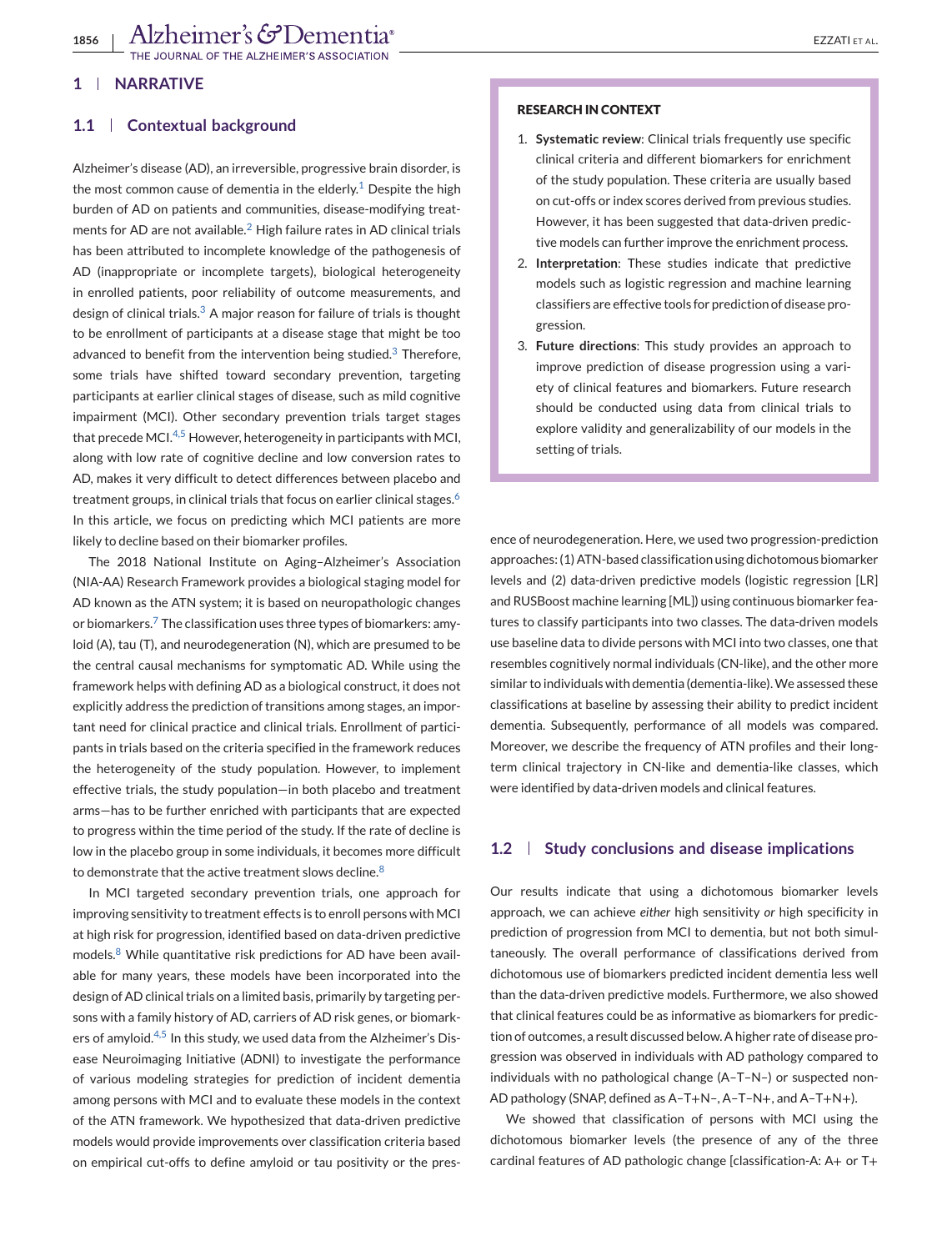or N+ vs. no AD pathology]) as differentiating factors, we predicted dementia onset with extremely high sensitivity but very low specificity. Using dichotomous biomarker levels to define the AD continuum based on amyloid positivity (classification-B:  $A+T+N+$  vs. others), the sensitivity of models decreased but specificity of the models improved. This method would identify virtually everyone with MCI who will progress (high sensitivity) but would also include many people who do not progress (modest specificity) over the timeframe of a typical clinical trial. Considering expected annual incidence of dementia, and due to low specificity and positive predictive value (PPV), using these classification approaches might not significantly improve patient selection for a secondary prevention trial. This finding corresponds to the observations that many cognitively normal older adults might have evidence for presence of one of the cardinal biomarkers of AD, but do not progress for extended periods of time.<sup>[9](#page-12-0)</sup>

We also showed that dichotomous biomarker classification using the stricter criteria of presence of advanced AD pathology (classification-C: A+T+N+ vs. others), yields the highest specificities among models, but at the cost of a major reduction in sensitivity. This is compatible with prior studies indicating that highest rates of short-term progression are in individuals with the A+T+N+ biomarker profile.[10](#page-12-0) Therefore, using the latter classification as part of the enrollment criteria, one can improve the power of a trial. However, assuming that prevalence of A+T+N+ pathology in the general population is similar to that in our study ( $\approx$ 21%), many more participants would require biomarker assessments to identify sufficient individuals to enroll the study. And if we treat people with amnestic MCI (aMCI) who are A+T+N+ and treatment fails, failure might be attributed to treating too late.<sup>[11](#page-12-0)</sup>

Data-driven approaches (LR and RUSBoost) had significantly higher performance than all dichotomous biomarker classification approaches. Performance of our models was on par with the majority of other studies that applied ML classifiers to clinical or biomarker data to detect MCI participants expected to progress to dementia.<sup>[12,13](#page-12-0)</sup> The observed differences among studies in prediction may be due to differences in feature selection, engineering methods, or choice of models. In line with many of the prior studies, our study shows that using continuous variables and a combination of different biomarkers can improve accuracy of predicting progression from MCI to dementia.<sup>13-16</sup>

Higher performance of data-driven classification over dichotomous biomarker classification is, in part, due to the fact that data-driven approaches do not rely solely on critical values to define positivity for a biomarker and use richer information that exists in full regional amyloid positron emission tomography (PET) standardized uptake value ratio (SUVR), regional metabolism, and full cerebrospinal fluid (CSF) biomarker profiles. A dichotomous approach lends itself to simple operational rules for enrollment but coarsens data and discards informative patterns of association among features. $^{17}$  $^{17}$  $^{17}$  In our study, while performance of RUSBoost ML models was slightly superior to LRbased models, especially at later time points, the difference between these methods was not statistically significant. Prior studies comparing the performance of ML models versus "conventional" regression-based classifications, such as LR, have shown mixed results.<sup>[12,18](#page-12-0)</sup> The failure

# EZZATI ET AL.<br>**1857** THE JOURNAL OF THE ALZHEIMER'S ASSOCIATION

of ML models to consistently outperform regression-based methods may be attributable, at least in part, to the feature selection process. High dimensional data can introduce noise into multivariate models, and together with a small number of subjects (high feature/subject ratio), can result in over-fitting.<sup>19</sup> In the current study, for LR-based models, we selected features purposefully to avoid multicollinearity and overfitting of data. We ran LR-based models without any feature selection and found that performance of LR-based models significantly decreases (results not shown). One potential advantage of ensemble ML models—such as RUSBoost—is that part of the feature-selection process is embedded in the models, which decreases the need for additional feature engineering steps.

Relative to the sample cumulative incident dementia (or observed rate of dementia onset), RUSBoost models applied to biomarker feature set provided  $> 35\%$  improvement in the prediction of dementia over 2 years (model's PPV = 53.6 vs. observed rate of dementia onset =  $18.0\%$ ) and >  $45\%$  over 4 years (model's PPV =  $68\%$  vs. observed rate of dementia onset  $= 22.2\%$ ). Similarly, the RUSBoost model developed using clinical characteristics (clinical feature set) can provide > 32% improvement over 2 years (PPV = 50.5 vs. observed rate of dementia onset =  $18.0\%$ ) and  $45.1\%$  improvement over 4 years (Mmodel's PPV =  $67.3\%$  vs. observed rate of dementia onset =  $22.2\%$ ) in prediction of progression to dementia.

In general, our findings indicate that using cheaper and more accessible clinical characteristics as predictors can provide highperformance models for the prediction of progression. These models perform similarly to those that use biological markers (i.e., ATN biomarkers) as model features. However, it should be noted that despite our attempt to minimize circularity in analysis (see Methods section), it is still expected that the best predictor of a specific entity (here, cognitive function) is going to be measures of that specific entity. High performance of models that used only clinical features indicate that collection of the whole panel of AD biomarkers is not necessary to identify MCI participants who are likely to progress. But this does not mean that clinical characteristics alone are sufficient to enroll participants in trials. As our survival analysis indicates, even after classification based on clinical features, individuals who are biomarker positive for AD pathology tend to have a higher rate of progression to dementia. In addition, enrolling patients with negative AD pathology (A– and T–) who are likely to have fast clinical decline in trials that target AD pathology, that is, therapies that target amyloid or tau, would decrease the power of trials if AD-targeted medications fail in these individuals. Characterization of the biological profile is essential to ensure the target pathology is present in the intervention group, while clinical benefit, that is, improvement in cognitive function or a slowing of decline, is essential for assessment of a trial's success.

Based on the pathophysiological processes of AD, as proposed by Jack et al., $^{11}$  presence of amyloid PET usually precedes CSF tau positivity (at detectable threshold), which is typically followed by fluorodeoxyglucose (FDG) PET and magnetic resonance imaging (MRI) as the last biomarkers to become abnormal. In other words, the highest rates of short-term progression are expected to be among A+T+N+ and A+T+N– subgroups. Among individuals classified as CN-like, more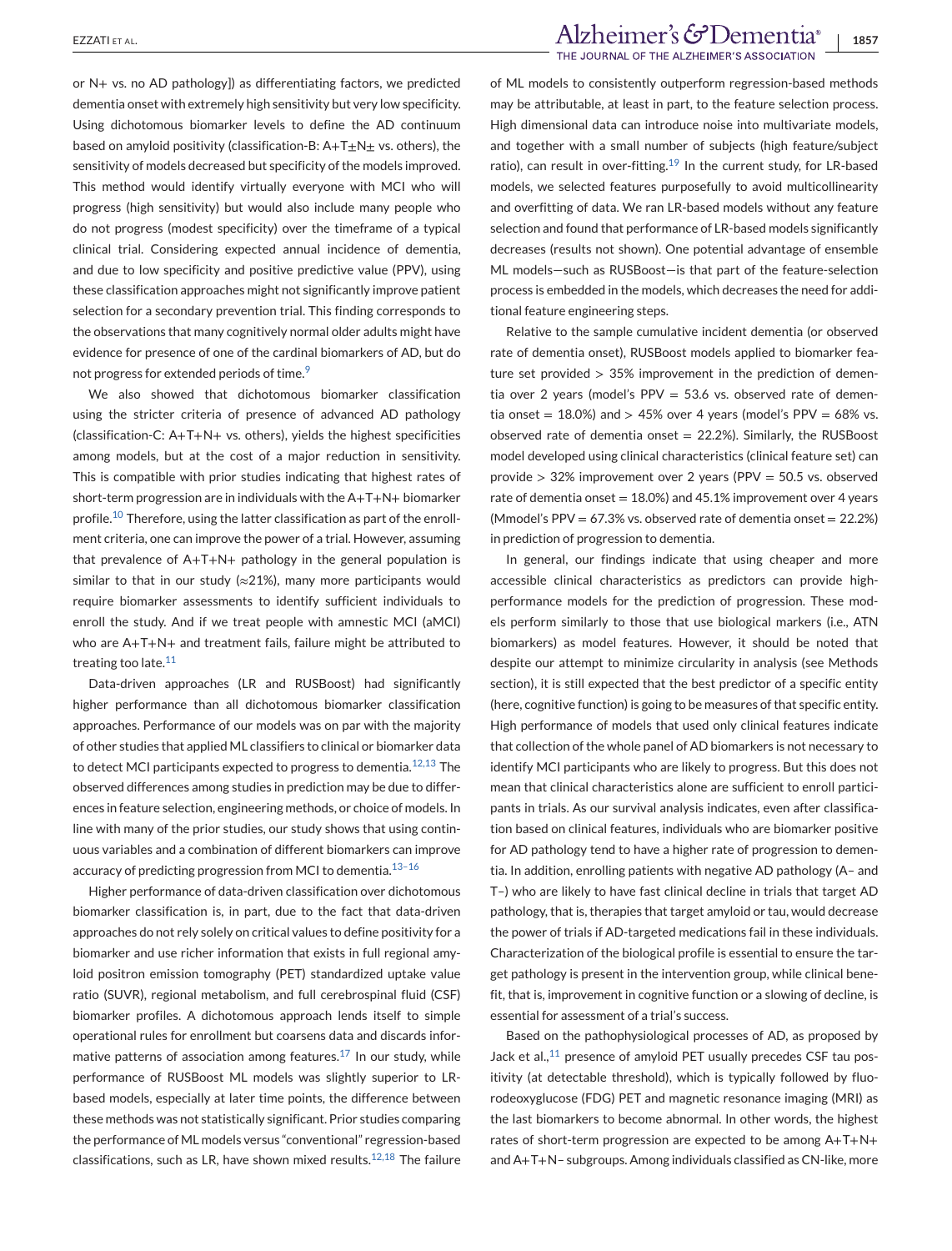# 1858 | Alzheimer's GDementia<sup>®</sup><br>The Journal of the Alzheimer's Association

than 30% are among A+T+N+ and A+T+N– subgroups. These individuals also have a higher rate of incident dementia based on the Cox proportional hazard models, though the rate of decline is not as high as those who have similar pathology and are classified as dementialike. These findings are compatible with the proposed pathophysiological process of AD. However, some of the individuals who are at risk of disease progression, in the short term, are not among A+T+N+ or A+T+N– profiles, indicating the imperfect correlation between clinical outcomes and presence of AD pathology. This might be due to the role of other types of pathology that were not studied here.

In summary, this study indicates that data-driven predictive models are effective tools for prediction of disease progression among MCI individuals. Clinical features could be as informative as biomarkers for prediction purposes; however, biomarkers can add value to predictions and are essential for trials to enroll participants who actually have the disease pathology that is being targeted by the intervention.

# **1.3 Study limitations and recommendations for future studies**

In the current study, we only focused on two data-driven models. Had we selected other classifiers or other feature-sets, results may have differed. In the ADNI sample, MCI and dementia diagnosis was not necessarily due to AD, and we did not exclude subjects based on presence or absence of AD pathology. We chose this approach (1) because ADNI used these clinical diagnoses for stratified enrollment of participants and (2) to avoid circularity problems that would arise if we used biological predictors to define outcomes. Lack of pathologically confirmed diagnosis makes it impossible for us to make conclusions regarding biological etiology of incident dementia. Furthermore, while ADNI is one of the largest studies collecting biomarker data from individuals in the AD spectrum, because there are eight distinct biomarker profiles, the smallest group (A+T–N+) included only four individuals. Therefore, assessment of longitudinal changes and predictive performance of models for individual ATN subgroups was not possible, and for survival analysis we focused on larger subgroups (A–T–N–, A– T $\pm$ N $\pm$ , and A+T $\pm$ N $\pm$ ). As the next step, to further validate our findings, future studies should use data from large consortiums of AD (e.g., NIAfunded Alzheimer's Disease Centers, iSTAGING cohorts, or the new AI4AD project).

Another limitation of our study is that we only used data from ADNI, a study with strict inclusion and exclusion criteria. This limitation on generalizability can be addressed by applying these methods to other study populations. One major challenge for assessment of reliability and generalizability of predictive models is limited access to data from clinical trials. While there are many large trials over the last decade, access to data has proven challenging. When older data become available, it has often ceased to be relevant due to shifting ideas about optimal biomarkers. To overcome this hurdle, we favor expanding public– private collaboration to promote timely data-sharing.<sup>[20,21](#page-12-0)</sup> We believe that application of predictive models in "real-world" practice has benefits that extend well beyond enrichment of prospective trials. We

significant trends toward effectiveness of a drug and in extreme cases it might even revive some of the failed trials, especially if poor subject selection was the main reason for their failure. Second, once there are effective treatments for AD, these models could be used to identify individuals who would benefit from primary or secondary prevention.

Finally, we used an automated feature selection method to identify important features for inclusion in LR models. Automated feature selection engineering methods have proven to be essential for achiev-ing high-performance predictive models<sup>[22](#page-12-0)</sup> and can lead to selection of features without prior knowledge of biological importance. This is the opposite of manual feature selection methods, in which features are all selected based on prior knowledge and based on biological importance. While this might be considered a limitation of automated feature engineering, it can be viewed as an opportunity for identifying new potential biological pathways and hypothesis generation, leading to new studies.

# **2 CONSOLIDATED RESULTS AND STUDY DESIGN**

Approaches to predicting disease progression vary widely along at least three key dimensions: the operational definition of the outcome being predicted, the candidate features used for prediction, and the nature of the statistical model used to make the prediction. In this study, we used onset of dementia as the outcome of interest in persons with aMCI. While staging of AD based on clinical criteria and cognitive scores is not perfect, $23$  we use them to define the outcome as ADNI used these diagnoses for stratified enrollment of participants. Furthermore, similar diagnostic criteria are being used universally in the interventional trials of AD. We divided candidate predictors (features) into two sets, namely biomarker feature set, which comprised biomarkers including CSF, amyloid PET, and FDG-PET measures; and clinical feature set, which included demographics, apolipoprotein E (*APOE*) *ε*4 allele count, and cognitive measures. We used these feature -sets to predict clinical outcome using different statistical methods.

Our first method was confined to the biomarker feature set and was developed based on dichotomous classification of biomarkers to create profiles defined in the 2018 NIA-AA research framework. We note that the ATN framework is not developed for the purpose of prediction of clinical outcomes, but many studies use cut-offs on global measures of amyloid, tau, or neurodegeneration to classify individuals based on their ATN profile to predict clinical progression or enroll participants in the study. $24-27$  Using dichotomous biomarker levels, we classified aMCI individuals to four different groups (see section 3.1.6). This approach yielded classifications with either high sensitivities and low specificities or low sensitivities and high specificities.

The second method was using data-driven models and continuous features to predict disease progression. We used two different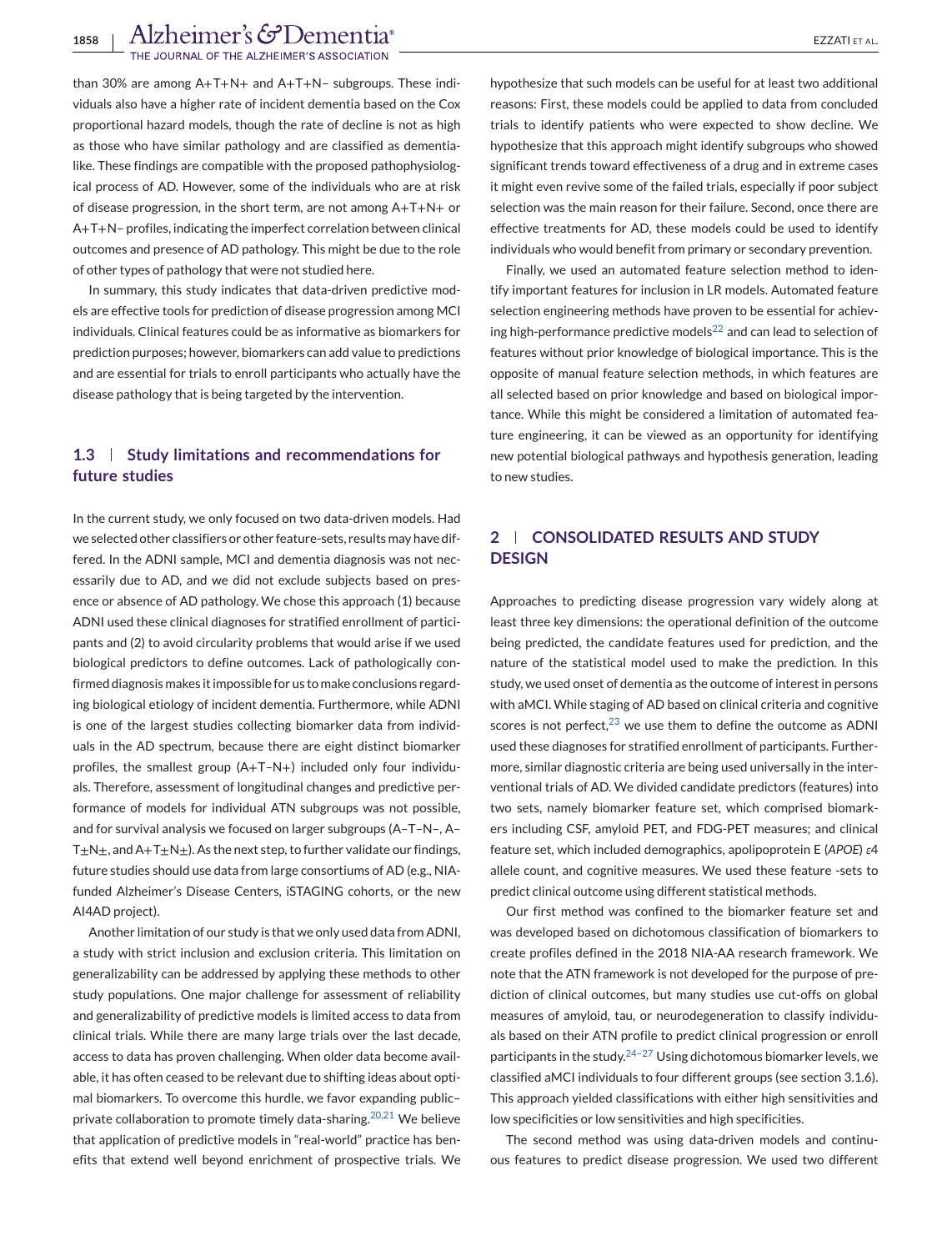data-driven approaches: (1) multivariate LR and (2) the RUSBoost classification tree, which is a ML model. Using baseline data from CN and dementia participants, LR or RUSBoost models were trained to differentiate CN participants from individuals diagnosed with dementia. Subsequently, the trained model was applied to aMCI participants to classify them as "CN-like" (participants who are more similar to CNs and more likely to remain cognitively stable) or "dementia-like" (participants who are more similar to people with dementia and more likely to progress to dementia), based on probability of belonging to one group or the other (cut-off  $= 0.5$ ). Performance of models and the accuracy of the predicted outcomes for the aMCI population—namely, likely to remain stable versus likely to progress to dementia—was evaluated using available longitudinal data. Compared to the first method (ATNbased classification), both LR- and RUSBoost models had better performance in prediction of disease progression: Sensitivity of LR-based models decreased from 73.6% at 6 months to 48.0% at 4 years, while specificity increased from 77.6% at 6 months to 90.6% at 4 years of follow-up. For the RUSBoost model the sensitivity declined from 73.6% at 6 months to 61.5% at 4 years, and the specificity increased from 75.1% to 91.7% at 4 years of follow-up. There was no significant difference between performance of LR models and RUSBoost models at any timeframe.

Subsequently, we applied LR and RUSBoost models to the clinical feature set to predict disease progression in aMCI individuals. Performance of these models was comparable to models using the biomarker feature set. Sensitivity for LR models decreased from 81.8% at 6 months to 63.4% at 4 years, and specificity increased from 72.4% at 6 months to 90.1 at 4 years of follow-up. RUSBoost models showed declining sensitivity from 90.9% at 6 months to 63.4% at 4 years of follow-up and increasing specificity from 73.7% to 91.2%.

Cox proportional hazard models showed that in the CN-like subgroup identified by data-driven methods and the clinical feature set, individuals with AD pathology had higher risk of conversion to dementia than the group with normal biomarkers (reference group).

#### **3 DETAILED METHODS AND RESULTS**

#### **3.1 Methods**

#### 3.1.1 | ADNI study design

The data used for this analysis were downloaded from the ADNI database in January 2020. ADNI is an ongoing effort, which was launched in 2003 as a public–private partnership with the primary goal of testing whether serial MRI, PET, other biological markers, and clinical and neuropsychological assessments can be combined to measure the progression of MCI and mild dementia. For up-to-date information on ADNI, see [adni.Ioni.usc.edu.](http://adni.Ioni.usc.edu) The individuals included in the current study were initially recruited as part of ADNI-GO, and ADNI-2. ADNI data collection was approved by the institutional review boards of all participating institutions. Informed written consent was obtained from all participants at each site.



**FIGURE 1** Flowchart of study participants. A, amyloid; ADNI, Alzheimer Disease Neuroimaging Initiative; CN, cognitively normal; CSF, cerebrospinal fluid; FDG, 18F-fluorodeoxyglucose; MCI, mild cognitive impairment; N, neurodegeneration; PET, positron emission tomography; T, tau

#### 3.1.2 Participants

A total of 787 participants, including 250 CN, 415 aMCI, and 122 with dementia diagnosis at baseline were eligible for this study. Inclusion criteria in this study were having amyloid PET (A), CSF p-tau examination (T), and FDG PET (N) at baseline and at least one wave of follow-up. Figure 1 provides a flowchart of study participants.

CN participants had Mini-Mental State Examination (MMSE) scores of 24 or higher and a Clinical Dementia Rating (CDR) score of 0. All MCI participants were diagnosed as having aMCI; this diagnostic classification required MMSE scores between 24 and 30 (inclusive), a memory complaint, objective memory loss measured by educationadjusted scores on the Wechsler Memory Scale Logical Memory II, a CDR of 0.5, absence of significant impairment in other cognitive domains, essentially preserved activities of daily living, and absence of dementia. All CN participants selected for this study remained cognitively normal within the first 6 months of follow-up during the first year of follow-up. The subjects with dementia had to satisfy the National Institute of Neurological and Communicative Disorders and Stroke–Alzheimer's Disease and Related Disorders Association (NINCDS-ADRDA) criteria for clinically defined probable AD, and have MMSE scores between 20 and 26 (inclusive), and CDR of 0.5 or 1.

#### 3.1.3 Cognitive and functional scores

Neurocognitive tests included Trail Making Test part B (TMT-B), the Functional Activities Questionnaire (FAQ), the MMSE, Alzheimer's Disease Assessment Scale Cognitive subscale (ADAS-cog), the Rey's Auditory Vocabulary List Test (RAVLT), Montreal Cognitive Assessment (MoCA), Logical Memory II, and the CDR.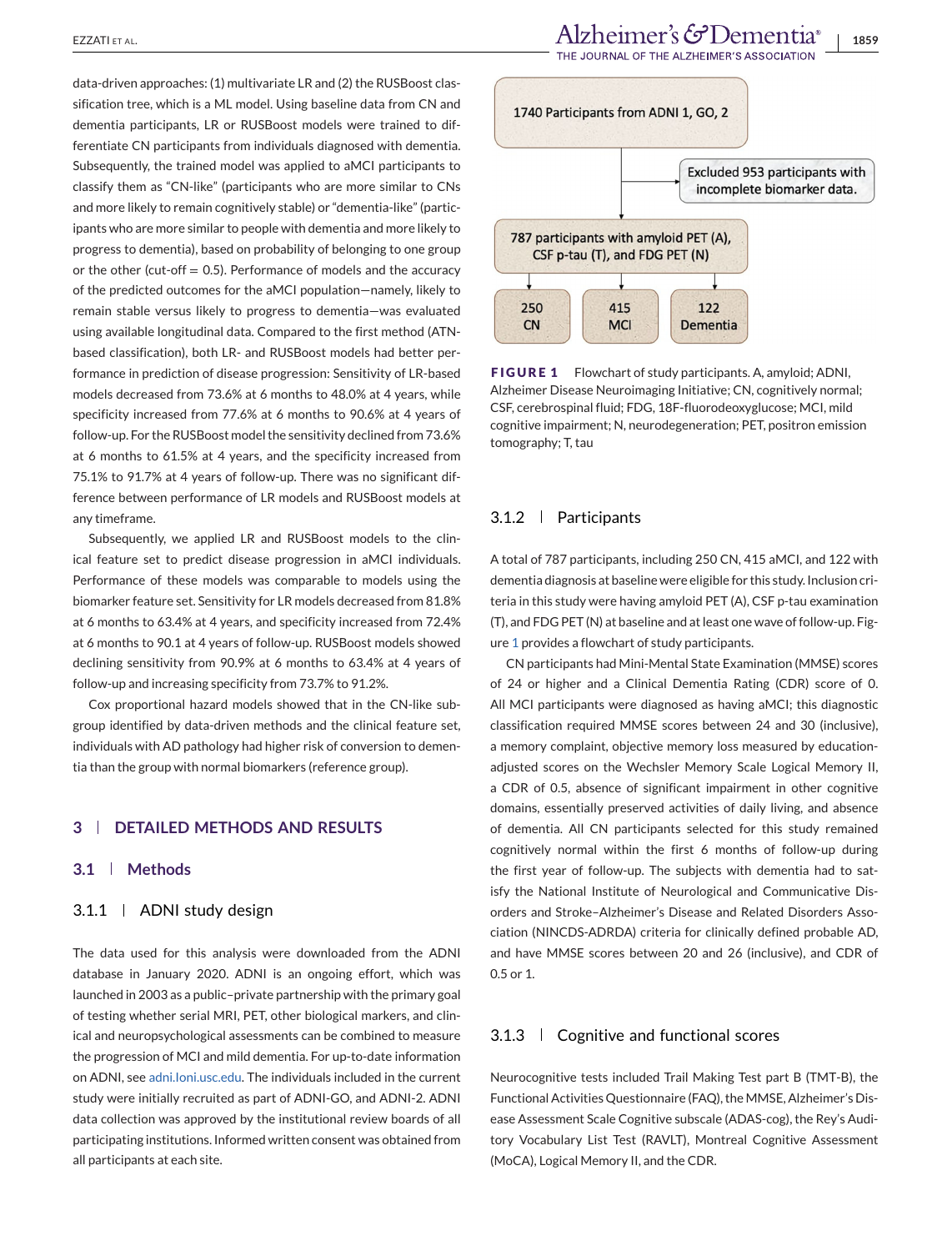1860 | Alzheimer's G<sup>o</sup>Dementia<sup>®</sup><br>The Journal of the alzheimer's association

### 3.1.4 CSF measurements

CSF amyloid beta (Aβ)<sub>42</sub>, tau, and phosphorylated tau (p-tau) were measured at the ADNI Biomarker Core Laboratory (University of Pennsylvania) using the multiplex xMAP Luminex platform (Luminex Corporation) with Innogenetics (INNO-BIA AlzBio3; for research use only reagents) immunoassay kit-based reagents.<sup>[27](#page-12-0)</sup> All CSF biomarker assays were performed in duplicate and averaged.

#### 3.1.5 Neuroimaging

Amyloid PET imaging was collected with 18-F florbetapir as the radiotracer; images were averaged, spatially aligned, interpolated to a common voxel size (1.5 mm<sup>3</sup>), and smoothed to a common resolution of 8-mm full width at half maximum.<sup>[26](#page-12-0)</sup> FDG-PET data were acquired and reconstructed according to a standardized protocol [\(http://adni.loni.](http://adni.loni.usc.edu/) [usc.edu/\)](http://adni.loni.usc.edu/). Spatial normalization of each individual's PET image to the standard MNI template was conducted using SPM5.[25](#page-12-0)

Amyloid abnormal (A+) and normal (A–) groups were determined by applying a cut-off value of 1.11 for the global florbetapir SUVR. $27$ The global 18F-florbetapir SUVR was calculated by averaging the 18Fflorbetapir retention ratio from four large cortical gray matter regions (frontal, anterior cingulate, precuneus, and parietal cortex) using the cerebellum as a reference region.

Whether tau pathology was abnormal (T+) or normal (T-) was determined by a cut-off value of 23 pg/mL for CSF p-tau level. $27$ 

Based on the NIA-AA ATN system, we can evaluate neurodegeneration status using either FDG-PET or structural MRIs, but it is not clear which of these methods leads to superior results. Here, for simplicity, we defined neurodegeneration status (N+ or N–) using the average of angular, temporal, and posterior cingulate FDG PET values with a cutoff value at  $1.21^{25}$  $1.21^{25}$  $1.21^{25}$  Results presented in the body of the article are based on this method. In a secondary analysis, abnormal N was defined as hippocampal volume adjusted for total intracranial volume (HVa) of less than 6,723 mm<sup>[328](#page-12-0)</sup> (supporting information).

#### 3.1.6 Statistical analysis

Two sets of features were used for data analysis:

- ∙ Biomarker feature set (imaging and CSF biomarkers) included variables from all modalities that contribute to creation of ATN biomarker profile: (1) all CSF biomarkers (Aβ<sub>1-42</sub>, tau, p-tau<sub>181p</sub>), (2) regional amyloid PET measures (florbetapir SUVR of 75 brain regions), (3) regional FDG PET (FDG measures from five different brain regions). All variables were included in models as continuous variables unless stated otherwise. The full list of variables is provided in the supporting information.
- ∙ Clinical feature set (demographics, clinical characteristics and APOE status) included (1) demographics: age, sex, education; (2) number of *APOE ε*4 alleles; and (3) cognitive measures: ADAS-Cog11, RAVLT

(immediate recall, 30-min delayed recall, and recognition), TMT-B, FAQ total score, MoCA. To decrease circularity with clinical diagnostic criteria, MMSE, logical memory, and CDR scores were not included in this feature set.

The goal of predictive modeling was to partition persons with aMCI into two groups: one that did not progress to dementia, and another that would progress to dementia within the next 4 years of follow-up. Two different methods were used to predict progression:

- ∙ LR-based classifiers were used as a traditional multivariate statistical method for predicting progression.
- ∙ RUSBoost: While many ML models have proven to be effective tools for predictions of outcomes in AD, in a previous study we showed that the ensemble ML models perform better than other ML models in predicting clinical outcomes. $16$  RUSBoost is a hybrid sampling/boosting algorithm for learning from skewed training data. In our case, there were 250 CN and 122 AD participants.

The traditional approach to develop clinical risk prediction models involves the use of regression models—specifically, logistic regression to predict disease presence (diagnosis) or disease outcomes (prognosis).[29](#page-12-0) Definitions of what constitutes "traditional" multivariate statistical modeling for prediction and its differences with ML have been discussed at length in the literature, yet the distinction is not clear-cut.[30](#page-12-0) Studies comparing performance of ML models versus tra-ditional multivariate models such as LRs have shown mixed results.<sup>[29,30](#page-12-0)</sup>

Feature selection is a dimensionality reduction technique that selects only a subset of measured features (predictors) that provide the best predictive power in modeling the data. It is particularly useful when dealing with very high-dimensional data or when modeling with all features is undesirable. Purposeful feature selection is particularly important for LR models as multicollinearity and high dimensionality of features has proven to substantially decrease performance of these models.<sup>[31](#page-12-0)</sup>

For feature selection for LR models, as the first step (and to avoid multicollinearity), pairs of variables for which the correlation coefficient was > 0.8 were identified and all but one of such variables were deleted. Next, we followed the method proposed by Bursac et al. $31$  to select the final features included in LR models. The final list of features selected after these steps is provided in the supporting information.

For feature selection for the RUSBoost model, considering that this tree-based ensemble uses multiple weak learning and boosting methods to identify the best features, we did not need to use any additional feature engineering and all available features were included as predictors in this model.

To predict disease progression from aMCI to dementia, MCI participants were classified using one of the following methods:

1. ATN-based classification using dichotomous biomarker levels. Classification was based on dichotomizing biomarker measures using the cut-offs mentioned above. As will be depicted in Table [2,](#page-7-0) the sample size of some the eight ATN subgroups was very small, and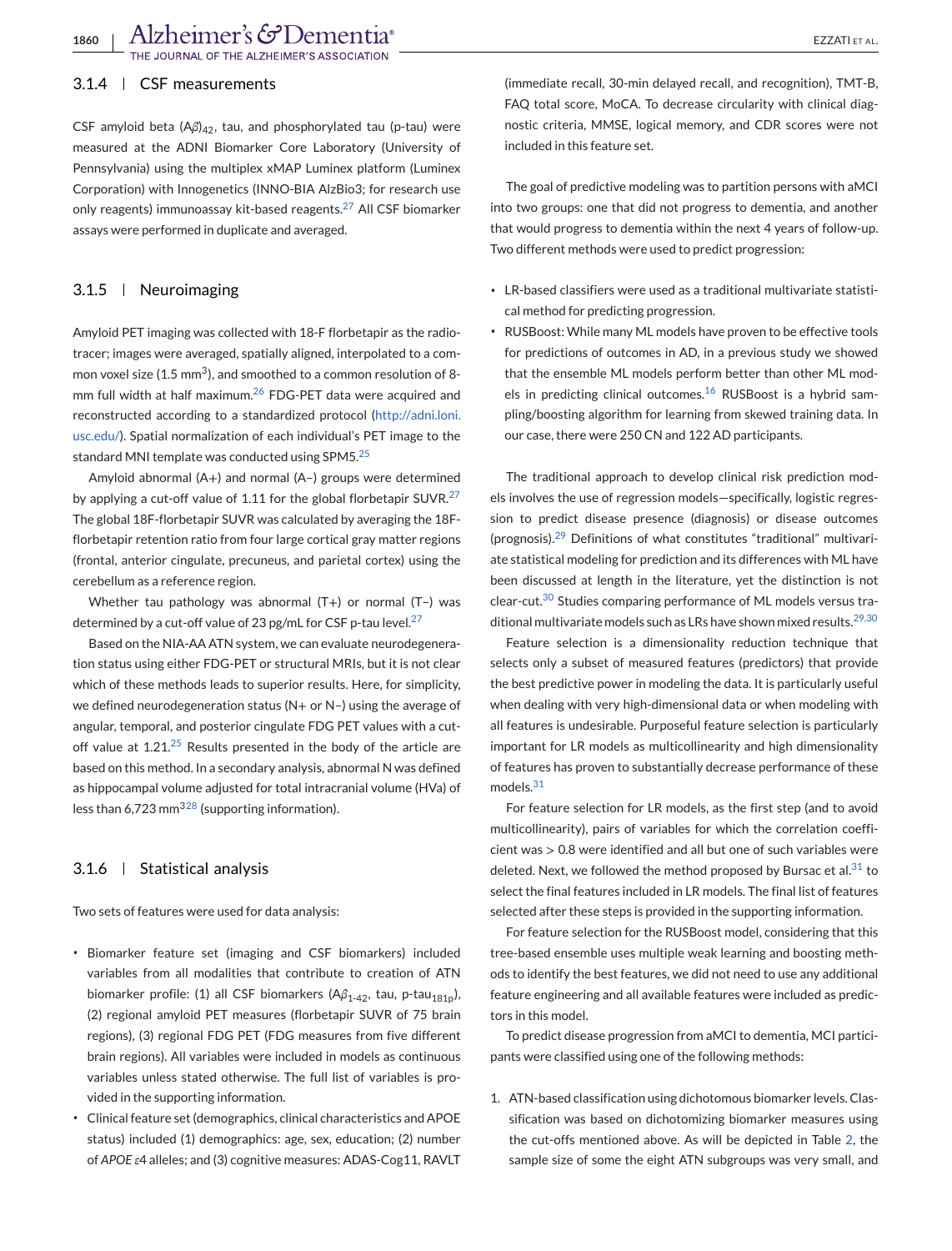therefore, evaluating predictive value of individual ATN subclasses was not possible. Therefore, we used the following criteria and the larger ATN groupings for classification:

- a. Dichotomous ATN classification A: any pathology (A+ or T+ or N+) vs. no AD pathology (A–T–N–);
- b. Dichotomous ATN classification B: AD continuum  $(A+/(T+1))$ vs. others;
- c. Dichotomous ATN classification C: advanced AD pathology (A+T+N+) vs. others; and
- d. Dichotomous ATN classification D: suspect non-AD pathology (SNAP;  $A-T+N_{\pm}$  or  $A-T_{\pm}N$ -) vs. others.
- 2. Data-driven logistic regression. Using baseline data from CN and dementia participants, a LR model was trained to differentiate participants with dementia from healthy controls. A 10-fold crossvalidation procedure was used in all models for testing validity of the LR models. Cross-validation is an established statistical method for validating a predictive model, which involves training several parallel models, each based on a subset of the training data. Then, the model performance is evaluated based on the average accuracy in predicting the labels of the omitted portion of the training data.[32](#page-12-0) Cross-validation can detect if models are overfitted by determining how well the model generalizes to other subsets of datasets by partitioning the data. Subsequently, the trained model was applied to aMCI participants to classify them as "CN-like" (participants who are more [> 50%) similar to CNs and expected to remain cognitively stable) or "dementia-like" (participants who are more [> 50%) similar to people with dementia).
- 3. Data-driven RUSBoost. Using data from CN and dementia participants, RUSBoost models were applied to data from CN and dementia groups for training. Similar to LR models, a 10-fold crossvalidation procedure was used in all models for testing validity of these models. Trained models were applied to aMCI participants to classify them as "CN-like" or "dementia-like."

Performance of models and the accuracy of the predicted outcomes for the aMCI population—namely, likely to remain stable versus likely to progress to dementia—was evaluated using available longitudinal data. Sensitivity, specificity, PPV, and negative predictive value (NPV) for each model were calculated. Considering change in available longitudinal data (due to drop outs, death, etc.), the performance of models is reported separately for each follow-up at 6, 12, 24, 36, and 48 months.

To judge classification performance, we used the McNemar test $^{33}$  $^{33}$  $^{33}$  to compare the pairwise performance of classifications at 95% confidence level ( $\alpha = 0.05$ ):  $z = \frac{S_{ab} - S_{ba}}{\sqrt{S_{ab} - S_{ba}}}$ , where  $S_{ab}$  refers to the samples correctly classified in classification *a*, but incorrectly classified in classification *b*, and S*ba* indicates the samples that are misclassified in classification *a*, but correctly classified in classification *b*.

For biomarker profiling and longitudinal outcome assessment, characteristics and the biomarker profile of each class identified by the ML model (CN-like vs. dementia-like) are reported. In addition, to assess the risk of progression from aMCI to dementia, we constructed unadjusted Cox proportional hazard models.

EZZATI ET AL. **1861** Alzheimer's  $\mathcal{C}$ Dementia® | 1861

**TABLE 1** Characteristics of study population by clinical diagnosis

| <b>Variables</b>           | CN         | aMCI       | Dementia   |
|----------------------------|------------|------------|------------|
| N                          | 250        | 415        | 122        |
| Age, years                 | 72.8(6.1)  | 71.5(7.4)  | 74.7 (8.3) |
| Male <sup>*</sup>          | 114 (45.6) | 230 (55.4) | 71 (58.2)  |
| APOE $\epsilon$ 4 carriers | 72 (28.8)  | 199 (48.0) | 80 (65.6)  |
| Education, years           | 16.6(2.5)  | 16.2(2.6)  | 15.7(2.7)  |
| MMSE score                 | 29.1(1.2)  | 28.0(1.7)  | 23.1(2.1)  |
| ADAS-Cog score             | 5.7(3.0)   | 9.2(4.4)   | 20.7(7.0)  |

*Note*: All values are mean (standard deviation) unless otherwise stated. \*Values represent: number (%).

Abbreviations: ADAS-Cog, Alzheimer Disease Assessment Scale–Cognitive subscale 11 score; aMCI, amnestic mild cognitive impairment; *APOE*, apolipoprotein E; CN, cognitively normal; MMSE, Mini-Mental State Examination.

All statistical analyses were conducted using MATLAB© (version 2020a) or SPSS statistical software (version 25, IBM statistics).

### **3.2 Results**

#### 3.2.1 Study characteristics

The demographic, clinical, and imaging characteristics of all participants by diagnostic group are shown in Table 1. Characteristics of aMCI participants by ATN biomarker classification are summarized in Table [2.](#page-7-0) The mean (standard deviation [SD]) age of the participants was 72.4 years; 52.7% were men; 98.7% had 12 years or more of education; and 47% had an *APOE ε*4 allele. Among 415 individuals with aMCI, 388 participants were assessed at 6 months, 392 participants at 1 year, 339 participants at 2 years, 291 at 3 years, and 234 at 4 years. The cumulative proportions of individuals who progressed from aMCI to AD was 5.7% at 6 months, 9.9% at 1 year, 18.0% at 2 years, 21.3% at 3 years, and 22.2% at 4 years of follow-up. Of persons with aMCI, 79 (19.0%) had normal biomarkers, 110 (26.5%) had SNAP, and 226 (54.5%) had AD pathological changes. Characteristics of aMCI participants were also calculated using HVa as the N measure (Table S1 in supporting information). Biomarker characteristics of aMCI participants based on followup diagnosis (stable aMCI vs. converters to dementia) are summarized in Table S2 in supporting information.

#### 3.2.2 Prediction performance of different methods

Dichotomous ATN classification A (any pathology [A+ or T+ or N+] versus no AD pathology [A–T–N–]): This approach classifies participants into a group with no AD biomarker and another group with any of the amyloid, tau, or neurodegeneration biomarkers. This classification showed very high sensitivities (range: 96.8%–100%) but specificities were very low (range: 19.1%–26.9%) across all timeframes (Table [3\)](#page-8-0).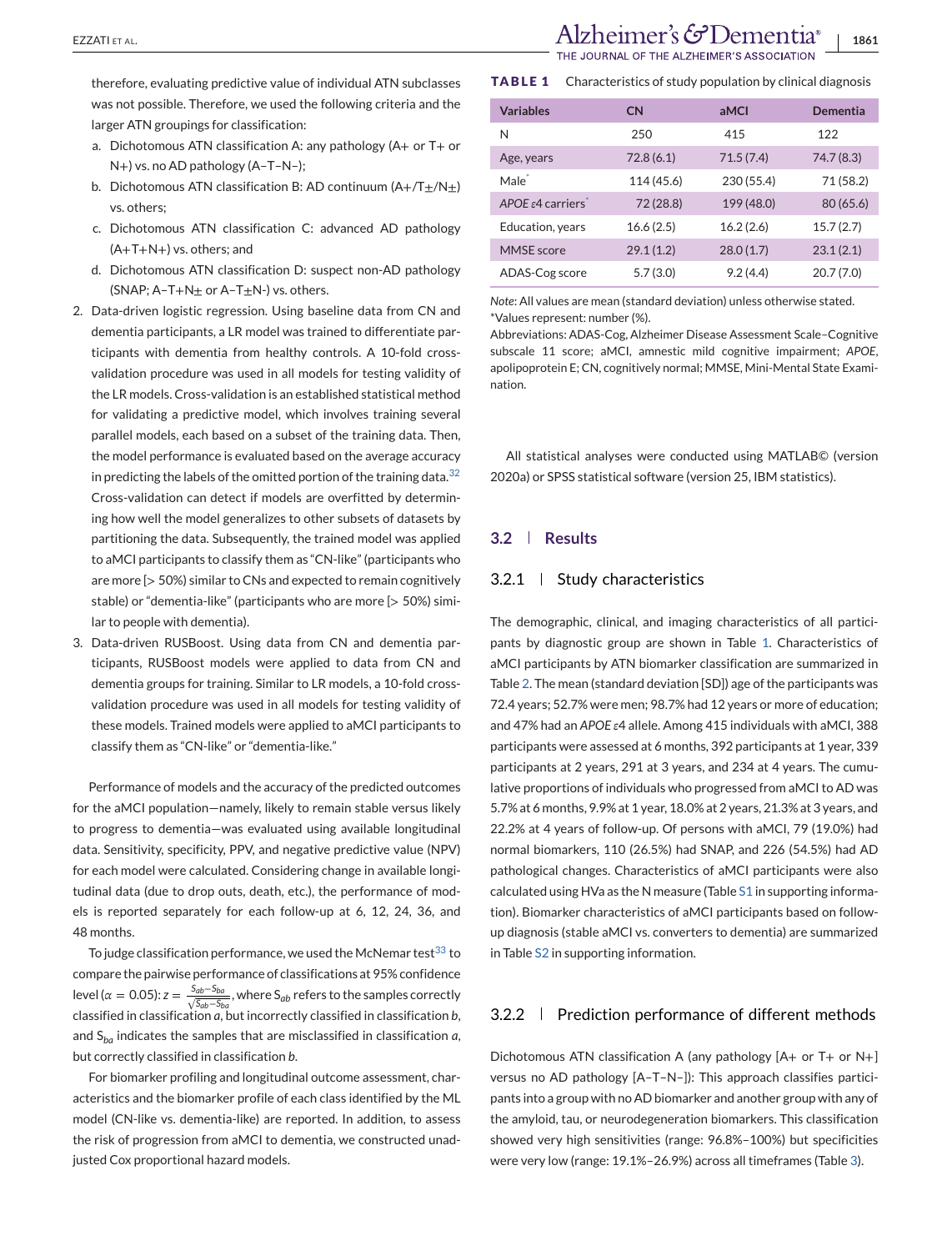<span id="page-7-0"></span>

| <b>Classification</b>         | <b>Normal</b><br>biomarker | Suspect non-AD pathology (SNAP) |              |              | AD continuum |              |              |              |
|-------------------------------|----------------------------|---------------------------------|--------------|--------------|--------------|--------------|--------------|--------------|
| <b>Variable</b>               | $A-T-N-$                   | $A-T+N-$                        | $A-T-N+$     | $A-T+N+$     | $A+T-N-$     | $A+T+N-$     | $A+T-N+$     | $A+T+N+$     |
| $N^*$                         | 79 (19.0)                  | 71(17.1)                        | 26(6.2)      | 13(3.1)      | 15(3.6)      | 117(28.1)    | 4(1.0)       | 90(21.6)     |
| Age, years                    | 68.21 (7.34)               | 69.66 (8.20)                    | 73.20 (7.70) | 76.07 (7.22) | 71.26 (5.00) | 72.64 (7.29) | 77.80 (6.60) | 73.00 (6.42) |
| Male <sup>®</sup>             | 41 (51.9)                  | 36(50.7)                        | 17 (65.4)    | 9(69.2)      | 7(46.7)      | 65 (55.6)    | 3(75.0)      | 52 (57.8)    |
| APOE $\varepsilon$ 4 carriers | 19(24.1)                   | 18 (24.6)                       | 6(23.1)      | 4(30.8)      | 6(40.0)      | 76 (65.0)    | 3(75.0)      | 67(74.6)     |
| Education, years              | 16.73 (2.36)               | 16.45 (2.46)                    | 15.85 (2.75) | 15.00 (2.44) | 15.47 (2.90) | 15.90 (2.70) | 17.00 (3.83) | 16.31 (2.82) |
| <b>MMSE</b> score             | 28.84 (1.30)               | 28.61 (1.39)                    | 28.50 (1.86) | 26.69(1.65)  | 28.67(1.11)  | 27.88 (1.82) | 28.75 (0.96) | 27.19(1.87)  |
| ADAS-Cog score                | 6.86(3.35)                 | 7.87 (3.34)                     | 8.73 (3.50)  | 10.31(1.01)  | 8.13(4.73)   | 9.24(3.99)   | 11.75 (2.63) | 12.49 (5.06) |
| Amyloid PET, SUVR             | 1.01(0.05)                 | 1.02(0.05)                      | 1.01(0.07)   | 1.01(0.06)   | 1.25(0.19)   | 1.37(0.17)   | 1.13(0.03)   | 1.42(0.14)   |
| CSF p-tau                     | 17.67 (3.89)               | 35.3(11.2)                      | 15.85 (3.65) | 38.2 (12.83) | 18.64 (3.13) | 49.86 (21.5) | 13.92(3.3)   | 57.58 (21.5) |
| <b>FDG</b>                    | 1.35(0.09)                 | 1.33(0.09)                      | 1.15(0.07)   | 1.14(0.04)   | 1.32(0.07)   | 1.32(0.09)   | 1.14(0.05)   | 1.11(0.08)   |

*Note*: All values are mean (standard deviation) unless otherwise stated.

\*Values represent: number (%).

aProgression rate to dementia or expected prevalence.

Abbreviations: A–/+, amyloid status using amyloid PET; ADAS-Cog, Alzheimer Disease Assessment Scale–Cognitive subscale 11 score; aMCI, amnestic mild cognitive impairment; CSF, cerebrospinal fluid; FDG, 18F-fluorodeoxyglucose; MMSE, Mini-Mental State Examination; N–/+, neurodegeneration or neuronal injury normal using FDG-PET; PET, positron emission tomography; SUVR, standardized uptake value ratio; T–/+, tau status using CSF p-tau.

Dichotomous ATN classification B (AD continuum  $[A+T\pm N\pm]$  versus others): This approach classifies persons with MCI and amyloid positivity into one group (AD pathologic change) and all others into a second pathologic group (amyloid negative). This approach had high sensitivities and low specificities for progression prediction of dementia (Table [3\)](#page-8-0). Sensitivities at 6 months, 1 year, 2 years, 3 years, and 4 years of follow-up were 86.3%, 84.6%, 88.5%, 87.1%, and 80.7%, respectively. Specificity gradually increased with longer follow-up periods and was 46.7% at 6 months, 48.7% at 1 year, 54.6% at 2 years, 57.6% at 3 years, and 61.0% at 4 years. This method favored sensitivity over specificity for progression.

Dichotomous ATN classification C (advanced AD pathology [A+T+N+] versus others): In this approach, positivity for amyloid, tau, and neurodegeneration was required to classify the high-risk group. Those missing a single biomarker were considered low risk. This method yielded low sensitivity and very high specificity for progression-prediction across all timeframes. Sensitivities at 6 months, 1 year, 2 years, 3 years, and 4 years of follow-up were 45.4%, 51.2%, 54.1%, 43.5%, and 48.0%, respectively. Specificities were of 83.3% at 6 months, 85.8% at 1 year, 91.3% at 2 years, 93.4% at 3 years, and 95.6% at 4 years of follow-up.

Dichotomous ATN classification D (SNAP  $[A-T+N<sub>±</sub>$  or A-T $<sub>±</sub>N-$ ]</sub> versus others): This approach assesses progression prediction for individuals with non-AD pathology to dementia. This approach yielded very low sensitivity (range: 9.6–17.3) and modest specificities (range: 65.9–72.4) across different timeframes.

All dichotomous ATN classifications were redeveloped using a hippocampal volume cut-off to define neurodegeneration (Table S1).

Data-driven models using biomarker feature set: Performance of data-driven classifiers in differentiating cognitively normal from AD

participants using biomarker feature set is summarized in Table S3 in supporting information. Data-driven methods showed better performance in detecting individuals who progressed to dementia (Table [3\)](#page-8-0). Sensitivity of LR-based models decreased from 73.6% at 6 months to 48.0% at 4 years, and specificity increased from 77.6% at 6 months to 90.6% at 4 years. For the RUSBoost model the sensitivity declined from 73.6% at 6 months to 61.5% at 4 years, and the specificity increased from 75.1% to 91.7% at 4 years.

The McNemar test showed that both data-driven methods outperformed ATN-based models in prediction of disease progression at all timeframes (*P* < 0.001 for all). Performance of data-driven methods did not significantly differ from each other for prediction of disease progression at any timeframe (*P* > 0.05 at all timeframes). Data-driven models were also created using MRI brain region volumes (derived from FreeSurfer instead of FDG PET measures, producing comparable performance [Table S4 in supporting information]).

Data-driven models using clinical feature set: The LR model had sensitivity of 81.8% at 6 months, 76.9% at 1 year, 72.1% at 2 years, 66.1% at 3 years, and 63.4% at 4 years of follow-up, and specificity of 72.4% at 6 months, 75.0% at 1 year, 80.9% at 2 years, 86.0% at 3 years, and 90.1% at 4 years of follow-up (Table [4\)](#page-9-0). RUSBoost using the clinical feature set also showed declining sensitivity from 90.9% at 6 months to 63.4% at 4 years of follow-up and increasing specificity from 73.7% to 91.2% (Table [4\)](#page-9-0). The McNemar test did not show any significant difference between the two data-driven models at any of the five considered conversion intervals (*P* > 0.05 at all timeframes).

Prevalence of stable versus converter MCIs within CN-like and dementia-like classes for LR and RUSBoost models is summarized in Table S5 in supporting information.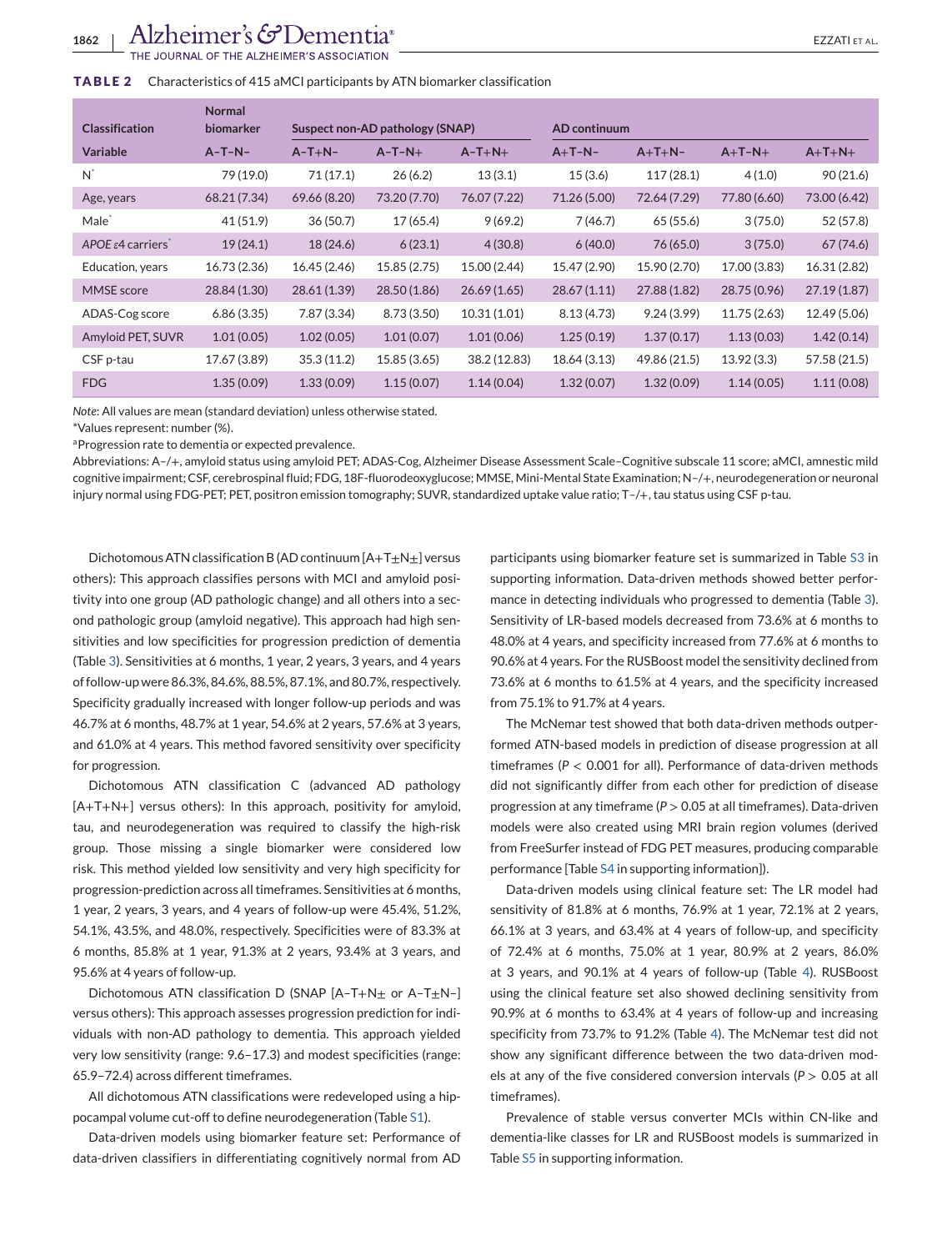<span id="page-8-0"></span>**TABLE 3** Performance of predictive models in prediction of progression from aMCI to dementia at different follow-up time points. Models developed using biomarker feature set

| Model                             | Follow-up, years | Sensitivity, % | Specificity, % | PPV,%   | NPV,% | <b>AUC</b>               | Observed rate, % <sup>a</sup> |
|-----------------------------------|------------------|----------------|----------------|---------|-------|--------------------------|-------------------------------|
| ATN classification-A <sup>b</sup> | 0.5              | 100            | 19.1           | 6.9     | 100   | $\overline{a}$           | 5.7                           |
|                                   | $\mathbf{1}$     | 97.44          | 20.4           | 11.9    | 98.6  |                          | 9.9                           |
|                                   | $\overline{2}$   | 98.36          | 22.6           | 21.8    | 98.4  | $\overline{\phantom{a}}$ | 18.0                          |
|                                   | 3                | 96.77          | 24.8           | 25.8    | 96.6  |                          | 21.3                          |
|                                   | 4                | 98.08          | 26.9           | 27.7    | 98.0  |                          | 22.2                          |
| ATN classification-Bb             | 0.5              | 86.3           | 46.7           | $8.8\,$ | 98.2  | $\overline{\phantom{0}}$ | 5.7                           |
|                                   | $\mathbf{1}$     | 84.6           | 48.7           | 15.4    | 96.6  |                          | 9.9                           |
|                                   | $\overline{2}$   | 88.5           | 54.6           | 30.0    | 95.6  |                          | 18.0                          |
|                                   | 3                | 87.1           | 57.6           | 35.7    | 94.2  |                          | 21.3                          |
|                                   | $\overline{4}$   | 80.7           | 61.0           | 37.1    | 91.7  |                          | 22.2                          |
| ATN classification-C <sup>b</sup> | 0.5              | 45.4           | 83.3           | 14.0    | 96.2  |                          | 5.7                           |
|                                   | $\mathbf{1}$     | 51.2           | 85.8           | 28.5    | 94.1  |                          | 9.9                           |
|                                   | $\overline{2}$   | 54.1           | 91.3           | 57.8    | 90.0  | $\overline{\phantom{0}}$ | 18.0                          |
|                                   | 3                | 43.5           | 93.4           | 64.2    | 85.9  |                          | 21.3                          |
|                                   | 4                | 48.0           | 95.6           | 75.7    | 86.5  | -                        | 22.2                          |
| ATN classification-D <sup>b</sup> | 0.5              | 13.6           | 72.4           | 2.8     | 93.3  |                          | 5.7                           |
|                                   | $\mathbf{1}$     | 12.8           | 71.6           | 4.7     | 88.1  |                          | 9.9                           |
|                                   | $\overline{2}$   | 9.8            | 67.9           | 6.3     | 77.4  |                          | 18.0                          |
|                                   | 3                | 9.6            | 67.2           | 7.4     | 73.3  |                          | 21.3                          |
|                                   | $\overline{4}$   | 17.3           | 65.9           | 12.6    | 73.6  | $\overline{\phantom{0}}$ | 22.2                          |
| Logistic regression               | 0.5              | 73.6           | 77.6           | 14.5    | 97.2  | 0.71                     | 5.7                           |
|                                   | $\mathbf{1}$     | 69.2           | 81.3           | 29.0    | 95.9  | 0.75                     | 9.9                           |
|                                   | $\overline{2}$   | 67.2           | 88.4           | 56.1    | 92.4  | 0.78                     | 18.0                          |
|                                   | 3                | 50.0           | 90.3           | 58.4    | 86.9  | 0.70                     | 21.3                          |
|                                   | $\overline{4}$   | 48.0           | 90.6           | 59.5    | 85.9  | 0.69                     | 22.2                          |
| <b>RUSBoost Tree</b>              | 0.5              | 73.6           | 75.1           | 13.3    | 97.1  | 0.69                     | 5.7                           |
|                                   | $\mathbf{1}$     | 69.2           | 78.1           | 25.9    | 95.8  | 0.74                     | 9.9                           |
|                                   | $\overline{2}$   | 72.1           | 86.3           | 53.6    | 93.3  | 0.79                     | 18.0                          |
|                                   | 3                | 64.5           | 90.3           | 64.5    | 90.3  | 0.77                     | 21.3                          |
|                                   | $\overline{4}$   | 61.5           | 91.7           | 68.0    | 89.3  | 0.77                     | 22.2                          |

aObserved rate of dementia onset (or cumulative incident dementia) based on longitudinal data at each timeframe.

bATN classification-A, classifies participants based on presence of any AD pathology (any AD pathology vs. normal AD pathology); ATN classification-B, classifies participants based on presence of any pathology  $(A+T_{\pm}N_{\pm}$  vs. others); ATN classification-C, classifies participants based on presence of advanced AD pathology (A+T+N+ vs. others); and ATN classification-D, classifies participants based on presence of any non-AD pathology (A-T+N± or A-T±N- vs. others).

Abbreviations: AD, Alzheimer's disease; aMCI, amnestic mild cognitive impairment; ATN, amyloid, tau, neurodegeneration; AUC, area under the curve; NPV, negative predictive value; PPV, positive predictive value.

## 3.2.3 | Biomarker profile in each aMCI class (CN-like versus dementia-like)

Table [5](#page-9-0) summarizes characteristics of aMCI participants classified as CN-like and dementia-like using the data-driven approaches and clinical feature-set predictors (demographics, *APOE ε*4, cognitive scores). Using both approaches, the proportion of abnormal amyloid, tau, and neurodegeneration was significantly higher in the dementia-like

group compared to the CN-like group. Figure [2](#page-10-0) summarizes the ATN biomarker profile of CN-like and dementia-like groups as classified by RUSBoost models. Among the dementia-like group, 74.6% of participants had  $A+T+N_{\pm}$  pathology, compared to 40% in the CN-like group. The proportion of A+T+N+ was 12.1% in the CNlike group and 45.8% in the dementia-like group. SNAP accounted for 15.2% of the dementia-like group and 31.4% of the CN-like group. The proportion of normal biomarker profile (A–T–N–) was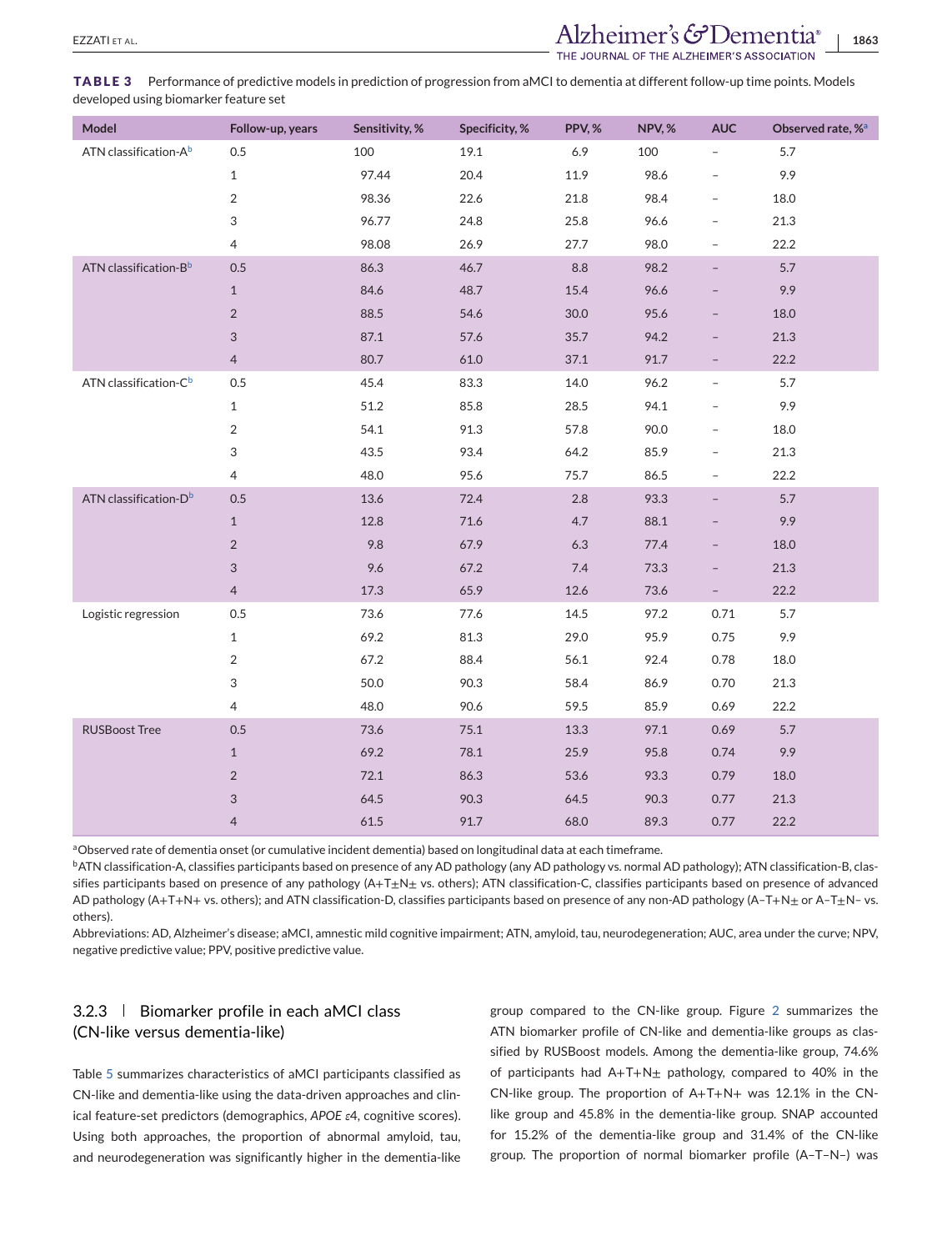#### <span id="page-9-0"></span>**TABLE 4** Performance of predictive models in prediction of progression from aMCI to dementia at different follow-up time points

| Model                | Follow-up<br>time, years | Sensitivity, % | Specificity, % | PPV,% | <b>NPV, %</b> | Accuracy, % | <b>AUC</b> | <b>Observed</b><br>rate, % <sup>a</sup> |
|----------------------|--------------------------|----------------|----------------|-------|---------------|-------------|------------|-----------------------------------------|
| Logistic regression  | 0.5                      | 81.8           | 72.4           | 15.1  | 98.5          | 72.9        | 0.77       | 5.7                                     |
|                      | $\mathbf{1}$             | 76.9           | 75.0           | 25.4  | 96.7          | 75.2        | 0.76       | 9.9                                     |
|                      | $\overline{2}$           | 72.1           | 80.9           | 45.3  | 92.9          | 79.3        | 0.77       | 18.0                                    |
|                      | 3                        | 66.1           | 86.0           | 56.1  | 90.3          | 81.7        | 0.76       | 21.3                                    |
|                      | 4                        | 63.4           | 90.1           | 64.7  | 89.6          | 84.1        | 0.77       | 22.2                                    |
| <b>RUSBoost Tree</b> | 0.5                      | 90.9           | 73.7           | 17.2  | 99.2          | 74.7        | 0.82       | 5.7                                     |
|                      | $\mathbf{1}$             | 76.9           | 76.4           | 26.5  | 96.7          | 76.5        | 0.77       | 9.9                                     |
|                      | $\overline{2}$           | 73.7           | 84.1           | 50.5  | 93.6          | 82.3        | 0.79       | 18.0                                    |
|                      | 3                        | 72.5           | 89.0           | 64.2  | 92.3          | 85.5        | 0.81       | 21.3                                    |
|                      | $\overline{4}$           | 63.4           | 91.2           | 67.3  | 89.7          | 85.0        | 0.77       | 22.2                                    |

Note: Models developed using clinical feature set.

aObserved rate of dementia onset (or cumulative incident dementia) based on longitudinal data at each timeframe.

Abbreviations: AD, Alzheimer's disease; aMCI, amnestic mild cognitive impairment; ATN, amyloid, tau, neurodegeneration; AUC, area under the curve; NPV, negative predictive value; PPV, positive predictive value.

**TABLE 5** Characteristics of aMCI participants based on logistic regression (LR) models and RUSBoost machine learning classification using clinical feature-set (demographics, *APOE ε*4, and cognitive scores)

|                       | <b>Model</b>                               | <b>RUSBoost</b> |               |                      | <b>LR</b>      |               |                      |  |
|-----------------------|--------------------------------------------|-----------------|---------------|----------------------|----------------|---------------|----------------------|--|
|                       | <b>Classification</b>                      | <b>CN-like</b>  | Dementia-like | P-value <sup>b</sup> | <b>CN-like</b> | Dementia-like | P-value <sup>b</sup> |  |
|                       | N, %                                       | 297 (71.5)      | 118 (28.5)    | $\qquad \qquad -$    | 292 (70.4)     | 123 (29.6)    | -                    |  |
| Clinical feature set  | Age, years                                 | 70.80 (7.4)     | 73.30 (7.09)  | 0.002                | 70.4 (7.32)    | 74.05 (7.04)  | < 0.001              |  |
|                       | Male <sup>a</sup>                          | 156 (52.5%)     | 74 (62.7%)    | 0.060                | 152 (52.1%)    | 78 (63.4%)    | 0.034                |  |
|                       | APOE $\varepsilon$ 4 carriers <sup>a</sup> | 128 (43.1%)     | 71 (60.2%)    | < 0.001              | 116 (39.7%)    | 83 (67.4%)    | < 0.001              |  |
|                       | Education, years                           | 16.29(2.54)     | 15.96 (2.85)  | 0.242                | 16.14(2.56)    | 16.34(2.79)   | 0.471                |  |
|                       | <b>MMSE</b> score                          | 28.44 (1.55)    | 27.14 (1.78)  | < 0.001              | 28.48 (1.50)   | 27.12(1.83)   | < 0.001              |  |
|                       | ADAS-Cog score                             | 7.36(2.90)      | 13.97(4.1)    | < 0.001              | 7.49(2.99)     | 13.41(4.57)   | < 0.001              |  |
| Biomarker feature set | Amyloid PET, SUVR                          | 1.16(0.20)      | 1.33(0.24)    | < 0.001              | 1.15(0.20)     | 1.35(0.22)    | < 0.001              |  |
|                       | CSF p-tau                                  | 34.84 (21.0)    | 49.29 (23.2)  | < 0.001              | 35.07 (21.50)  | 48.16 (22.53) | < 0.001              |  |
|                       | <b>FDG</b>                                 | 1.30(0.12)      | 1.18(0.12)    | < 0.001              | 1.31(0.14)     | 1.17(0.16)    | < 0.001              |  |

*Note*. All values are mean (standard deviation) unless otherwise stated.

aValues represent: number (%).

bUsing t-test for continuous variables and chi-square test for categorical variables.

Abbreviations: ADAS-Cog, Alzheimer Disease Assessment Scale–Cognitive subscale 11 score; aMCI, amnestic mild cognitive impairment; *APOE*, apolipoprotein E; CN, cognitively normal; CSF, cerebrospinal fluid; FDG, 18F-fluorodeoxyglucose; LR, logistic regression; MMSE, Mini-Mental State Examination; PET, positron emission tomography; SUVR, standardized uptake value ratio.

24.9% in the CN-like group and only 4.2% in the dementia-like group.

# 3.2.4 Longitudinal clinical outcomes in aMCI classes based on ATN profiles

Cox proportional hazards models were conducted to estimate incident dementia, for three different ATN profiles in each class of aMCI (CN-like vs. dementia-like), as identified by data-driven models and

the clinical feature set. In the CN-like class, the subgroup with AD pathology had a significantly higher risk of conversion to dementia (LR model: hazard ratio  $[HR] = 17.4$ , 95% confidence interval  $[CI] = 2.36 -$ 128.1, *P* = 0.005; RUSBoost model: HR = 16.5, 95% CI = 2.24–121.8,  $P = 0.006$ ) compared to the group with normal biomarkers. There was no significant difference between ATN profiles in the dementialike class as defined by either data-driven model. Figure [3](#page-11-0) exhibits the Kaplan-Meier survival curves.

Using the biomarker feature set, a total of 36 participants were classified into dementia-like only by RUSBoost model, 22 participants were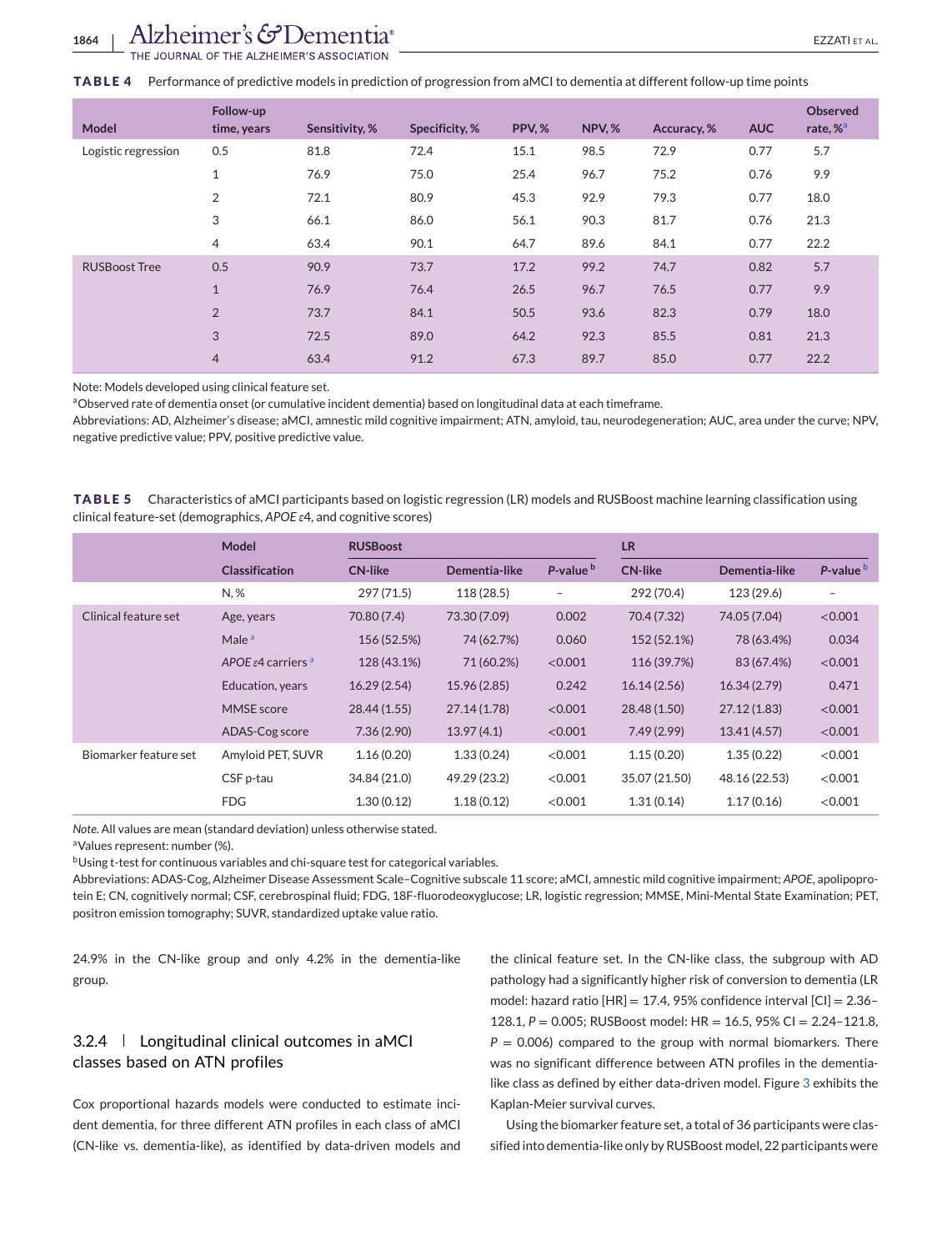# <span id="page-10-0"></span>EZZATI ET AL. **1865**<br>**Alzheimer's & Dementia**® | 1865

### Dementia-like



**CN-like** 

**FIGURE 2** ATN biomarker profile of aMCI participants in different classification groups. Classification model is developed by applying RUSBoost ML models (top) or logistic regression (LR) models (bottom) to demographics, *APOE ε*4 status, and neuropsychological tests. Numbers represent the percentage in a particular color. A, amyloid; aMCI, amnestic mild cognitive impairment; *APOE*, apolipoprotein E; CN, cognitively normal; FDG, 18F-fluorodeoxyglucose; ML, machine learning; N, neurodegeneration; SUVR, standardized uptake value ratio; T, tau

classified into dementia-like only by LR model, 75 individuals were classified into dementia-like by both models, and 282 were classified into CN-like by both models. To evaluate the differences between these models and how those impacted the long-term progression predictions, we ran additional Cox regression models stratifying the sample into four groups of CN-like, RUSBoost dementia-like only, LR dementialike, and both-model dementia-like. Results indicate that compared to the group identified as CN-like by both models, individuals who were identified as dementia-like by one or both models are more likely to progress to dementia (Figure S1 in supporting information). There was no significant difference between progression rate among those who were classified as dementia-like by RUSBoost versus those classifies as dementia-like only by LR model.

#### **ACKNOWLEDGMENTS**

Data collection and sharing for the ADNI project was funded by the Alzheimer's Disease Neuroimaging Initiative (ADNI; National Institutes of Health Grant U01 AG024904) and DOD ADNI (Department of Defense award number W81XWH-12-2-0012). ADNI is funded by the National Institute on Aging, the National Institute of Biomedical Imaging and Bioengineering, and through generous contributions from the following: AbbVie; Alzheimer's Association; Alzheimer's Drug Discovery Foundation; Araclon Biotech; BioClinica, Inc.; Biogen; Bristol-Myers Squibb Company; CereSpir, Inc.; Cogstate; Eisai Inc.; Elan Pharmaceuticals, Inc.; Eli Lilly and Company; EuroImmun; F. Hoffmann-La Roche Ltd and its affiliated company Genentech, Inc.;

Fujirebio; GE Healthcare; IXICO Ltd.; Janssen Alzheimer Immunotherapy Research & Development, LL.; Johnson & Johnson Pharmaceutical Research & Development LLC; Lumosity; Lundbeck; Merck & Co., Inc.; Meso Scale Diagnostics, LLC; NeuroRx Research; Neurotrack Technologies; Novartis Pharmaceuticals Corporation; Pfizer Inc.; Piramal Imaging; Servier; Takeda Pharmaceutical Company; and Transition Therapeutics. The Canadian Institutes of Health Research is providing funds to support ADNI clinical sites in Canada. Private sector contributions are facilitated by the Foundation for the National Institutes of Health [\(www.fnih.org\)](http://www.fnih.org). The grantee organization is the Northern California Institute for Research and Education, and the study is coordinated by the Alzheimer's Therapeutic Research Institute at the University of Southern California. ADNI data are disseminated by the Laboratory for Neuro Imaging at the University of Southern California. Authors of this study were supported by grants from the National Institute of Health (NIA K23 AG063993 [A.E]; P01-AG003949 [R.B.]); P41 EB015922, U01 AG024904, P01 AG026572, P01 AG055367, R56 AG058854, RF1 AG051710 (P.M.T); U01 AG024904 [P.M.T and C.D.]); the Alzheimer's Association (2019-AACSF-641329; A.E.); Cure Alzheimer Fund (A.E. & R.B.L.), the Leonard and Sylvia Marx Foundation (R.B.L.). Sponsors played no role.

#### **CONFLICTS OF INTEREST**

Ali Ezzati has served on the advisory board of Eisai. Ahmed Abdulkadir has received research support from Swiss National Science Foundation and served as an external expert for the European Research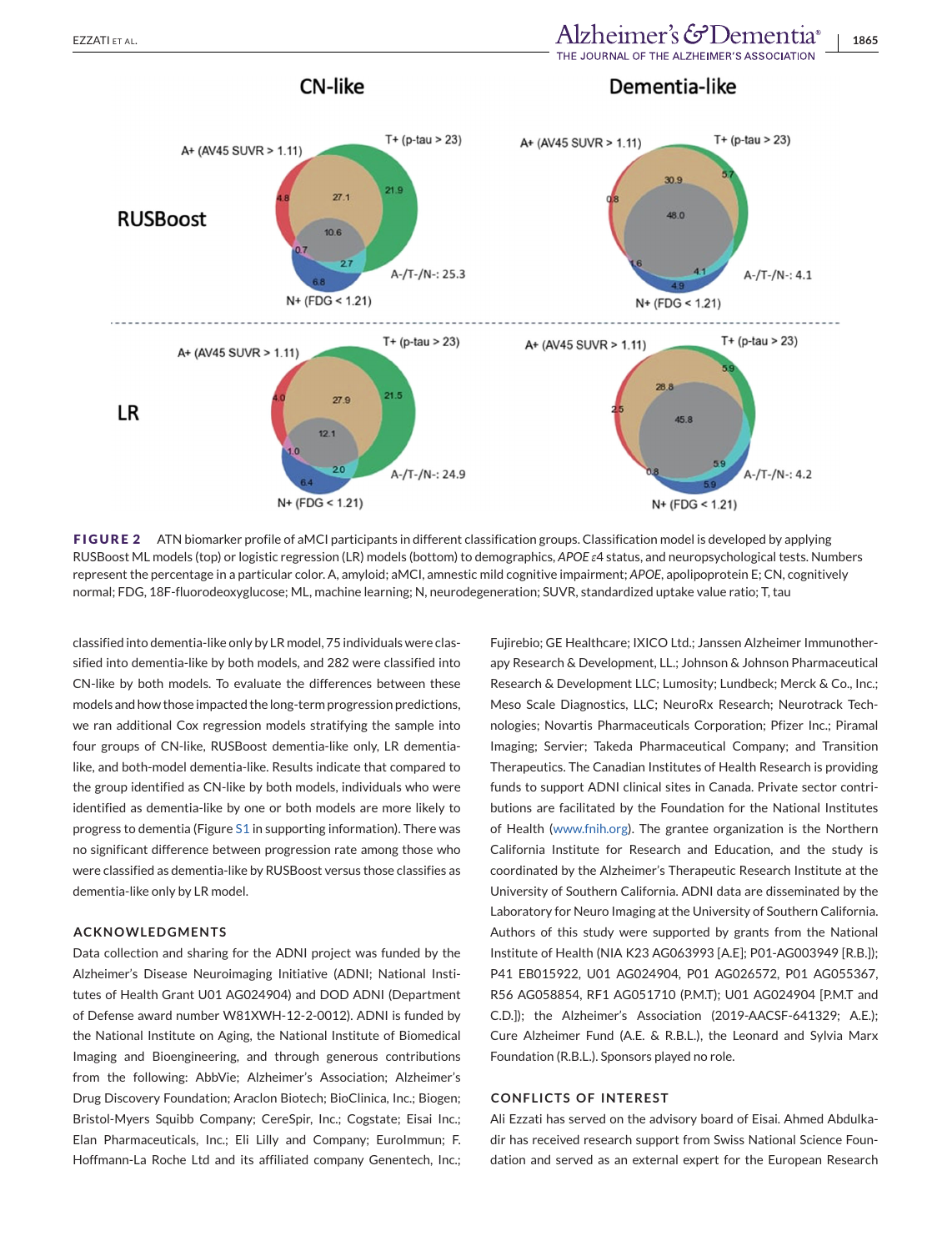<span id="page-11-0"></span>

**FIGURE 3** Kaplan-Meier curves showing cumulative probability of disease progression from aMCI to dementia. Classification model is developed by applying logistic regression (A) and RUSBoost models (B) to demographics, *APOE ε*4, and neuropsychological tests. AD, Alzheimer's disease; aMCI, amnestic mild cognitive impairment; *APOE*, apolipoprotein E; CN, cognitively normal

Commission. Clifford R. Jack Jr. has research support from NIH unrelated to this manuscript and serves on advisory boards for Biogen, Eisai, and Roche. Paul M. Thompson is supported in part by a research grant from Biogen, Inc. (Boston, USA) for research unrelated to this manuscript. He receives consulting fees from Kairos Venture Capital, Inc. Danielle J. Harvey receives research support as a biostatistician from the following sources unrelated to this manuscript: NIH: P30 AG010129, U54 NS079202, R01 AG048252, R01 AG029672, R01 AG051618, R01 HD093654, UH2/UH3 NS100608, R01 AG062240, R01 AG062689, R01 AG064688, 2U54 HD079125; DoD: W81XWH-13-1-0259, W81XWH-12-2-0012, W81XWH-14-1-0462; California Department of Public Health: 1910611-0. Monica Truelove-Hill has nothing to disclose. Lasya P. Sreepada has nothing to disclose. Christos Davatzikos receives research support from the following sources unrelated to this manuscript: NIH: R01NS042645, R01MH112070, R01NS042645, U24CA189523; and medical legal consulting work unrelated to this paper. Richard B. Lipton receives research support from the following sources unrelated to this manuscript: NIH: 2PO1 AG003949 (mPI), 5U10 NS077308 (PI), R21 AG056920 (Investigator), 1RF1 AG057531 (Site PI), RF1 AG054548 (Investigator), 1RO1 AG048642 (Investigator), R56 AG057548 (Investigator), U01062370 (Investigator), RO1 AG060933 (Investigator), RO1 AG062622 (Investigator), 1UG3FD006795 (mPI), 1U24NS113847 (Investigator), K23 NS09610 (Mentor), K23AG049466 (Mentor), K23 NS107643 (Mentor). He also receives support from the Migraine Research Foundation and the National Headache Foundation. He serves on the editorial board of *Neurology*, is senior advisor to *Headache*, and associate editor to *Cephalalgia*. He has reviewed for the NIA and NINDS; holds stock options in eNeura Therapeutics and Biohaven Holdings; serves as consultant, advisory board member, or has received honoraria from: Abbvie (Allergan), American Academy of Neurology, American Headache Society, Amgen, Avanir, Biohaven, Biovision, Boston Scientific, Dr. Reddy's (Promius), Electrocore, Eli Lilly, eNeura Therapeutics, Equinox, GlaxoSmithKline, Grifols, Lundbeck (Alder), Merck, Pernix, Pfizer, Supernus, Teva, Trigemina, Vector, Vedanta. He receives royalties from Wolff's *Headache* 7th and 8th editions, Oxford Press University, 2009, Wiley, and Informa. He receives consulting fees from Impel NeuroPharma and Novartis and has stock or options in Control M.

#### **ORCID**

#### *Ali Ezzati* <https://orcid.org/0000-0003-1307-4589>

#### **REFERENCES**

1. Thies W, Bleiler L. 2013 Alzheimer's disease facts and figures. *Alzheimers Dement*. 2013;9:208-245.